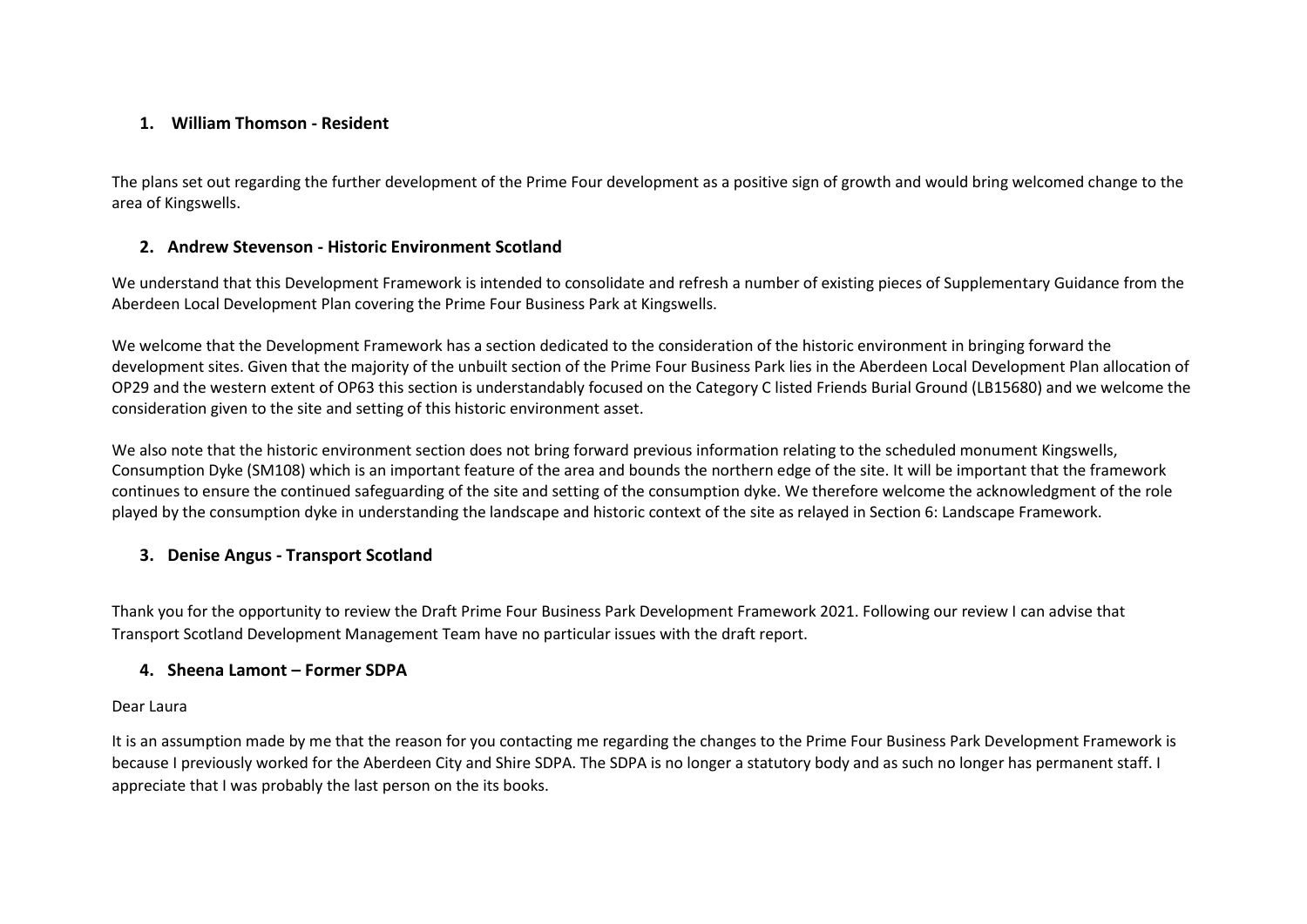It might be worthwhile amending your consultation lists to reflect this changed situation.

Nevertheless, thank you for the opportunity to make comments on the updated the Prime Four Business Park Development Framework. You have advised that "The general principles, aspirations and design quality across the site will remain the same and are a key part of this development."

On this basis I can advise that I have no comments or observations to make on the updated Development Framework.

Should you wish to receive local policy comment from Aberdeenshire Council, I suggest you contact Local Development Plan officers at Aberdeenshire Council.

Once again thank you for the opportunity to make comments.

Regards

Sheena Lamont

## **5. Scottish Water – David Carmichael**

Laura,

I refer to your email dated 06 January 2022 regarding Prime Four Business Park Development Framework 2021 Consultation.

Scottish Water would like to thank you for the opportunity to provide feedback and would make the following comments shown below:

In section 7 Development Framework, subsection 7.2 Drainage, there is reference to 'Sewers for Scotland 3<sup>rd</sup> Edition', please note that the publication has been superseded by **'Sewers for Scotland 4th Edition'**. it is recommended that Aberdeen City Council or Developers contact Scottish Water at their earliest convenience for any specific enquiries regarding the development.

I trust that the above information is acceptable in line with your request for feedback. Should you require further clarification, please do not hesitate to contact me.

Kind Regards

David Carmichael

**6. Cults, Bieldside and Milltimber Community Council – Colin Morsley Planning Liaison Officer**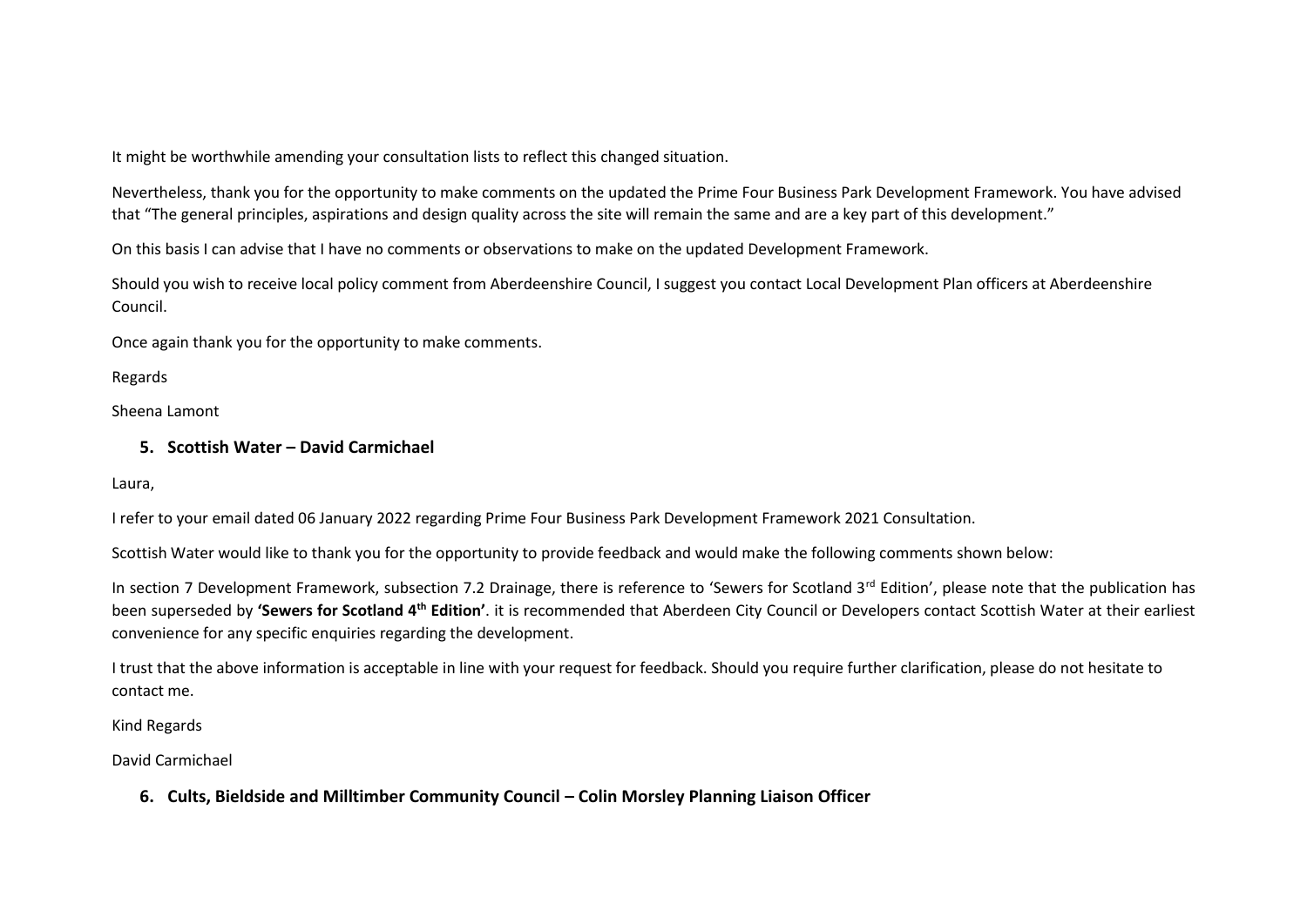#### Dear Laura

#### **Prime Four Business Park Development Framework 2021 Consultation**

Thank you for the opportunity to comment on this consultation. The Prime Four site lies just outside the Northern boundary of our Community Council area. There are only a few local residences in our area immediately South of the A944 which might have their amenity affected and we trust that they will be aware of the proposed new framework. We only have two comments.

- 1. The framework document mentions briefly at section 4.3 the possibility of providing refuelling and recharging facilities on the site. The A90 including the AWPR currently has no easily accessed fuel stop between Ellon in the North and Stracathro/Bridge of Fiddes to the South of Aberdeen. We suggest that the South West corner of the OP63 site with direct access from the A90/A944 roundabout might offer an attractive location for either a new build refuelling stop or a redevelopment of the existing Five Mile Garage. Access from the roundabout would serve both A90 and A944 traffic. We are aware of other early-stage proposals for fuel stops along the AWPR which should also receive consideration. Any new development should provide refuelling, electric vehicle rapid recharging and preferably hydrogen fuel facilities.
- 2. Any new development should not preclude and ideally should embrace any proposals for a mixed-use walking and cycling path brought forward from the recent A944 Corridor Study.

Yours sincerely

Colin Morsley

#### **7. NatureScot- Katie Bain**

Dear Laura,

#### PRIME FOUR BUSINESS PARK – REVISED FRAMEWORK – NOVEMBER 2021 – ABERDEEN CITY COUNCIL

Thank you for consulting us on the above Framework which we received on 16 December 2021. We have reviewed it in line with our remit and have provided some comments below. Our detailed comments can be found in Annex attached to this letter.

We support the preparation of this Development Framework which builds on the previous Framework and the continued aspiration to produce a design-led framework for ongoing and future phases at Prime Four. We particularly welcome the use of design principles and a landscape framework which present an opportunity to incorporate blue-green infrastructure and placemaking elements into the design of the site from the outset.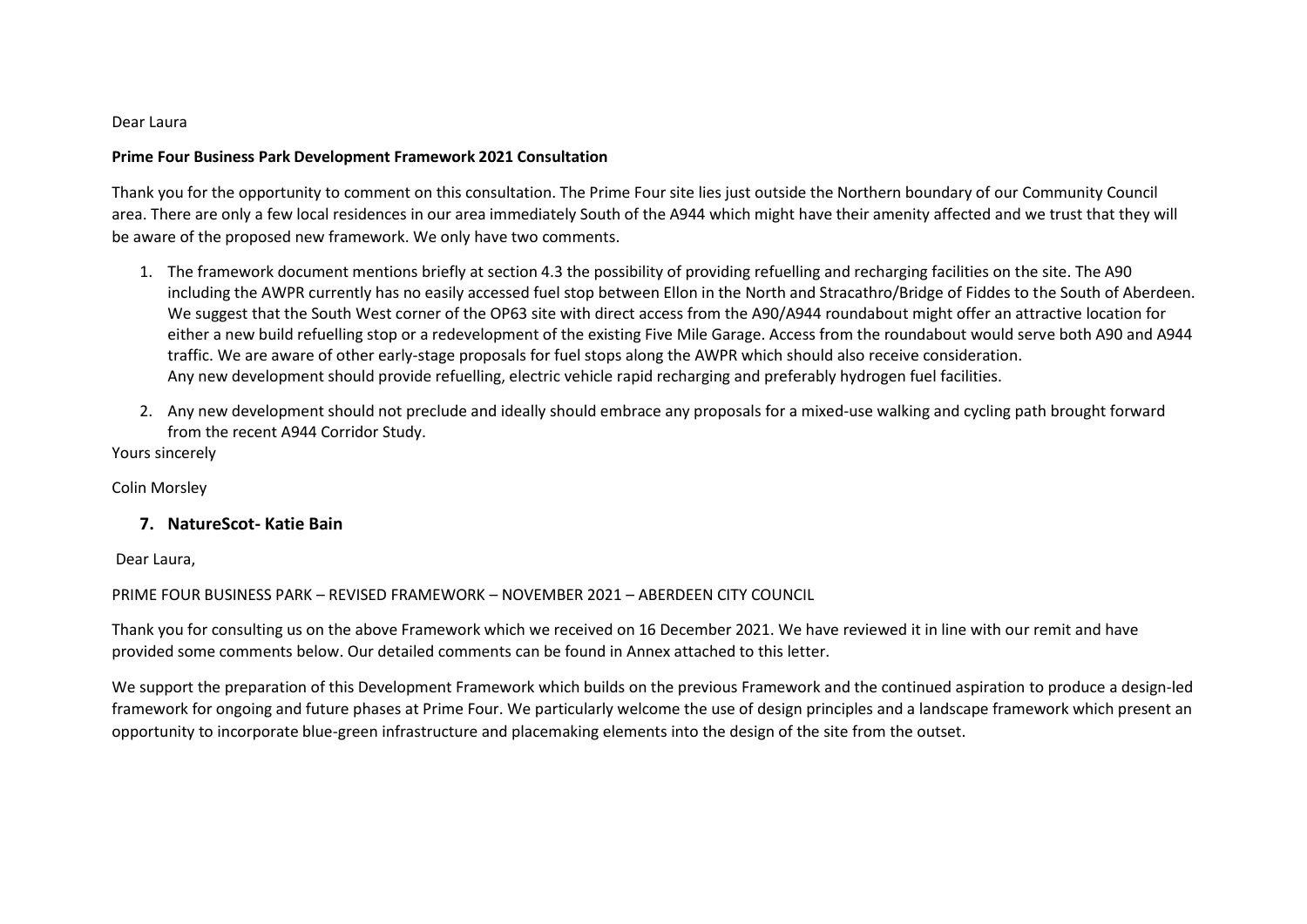Whilst there is some consideration of open space we think that, given the climate change and biodiversity crises, the Framework could go further in creating high-quality, biodiversity-rich green spaces across the site. From the figures provided of the earlier phases the open space does not appear to be particularly biodiverse and so we recommend considering how this can be improved upon and delivered by this Framework.

The emphasis on active travel networks within the site is an important aspect of the Framework and we welcome this. However, we think it will be important to assess the success of the previous phases in delivering this and identify any improvements that could be made. We note that the previous Framework considered active travel access to the site but this Framework appears to focus more on the internal path network. There are also opportunities to incorporate multifunctional blue-green infrastructure with the path network. By linking this in with existing assets such as ancient woodland, this would create an interwoven blue-green network across the site providing recreational opportunities and well as enhancing habitat networks and creating a sense of place.

We hope you find our comments useful but if you have any questions, please do not hesitate to get in touch with myself at or on

Yours sincerely,

Katie Bain

Table of comments continued next page.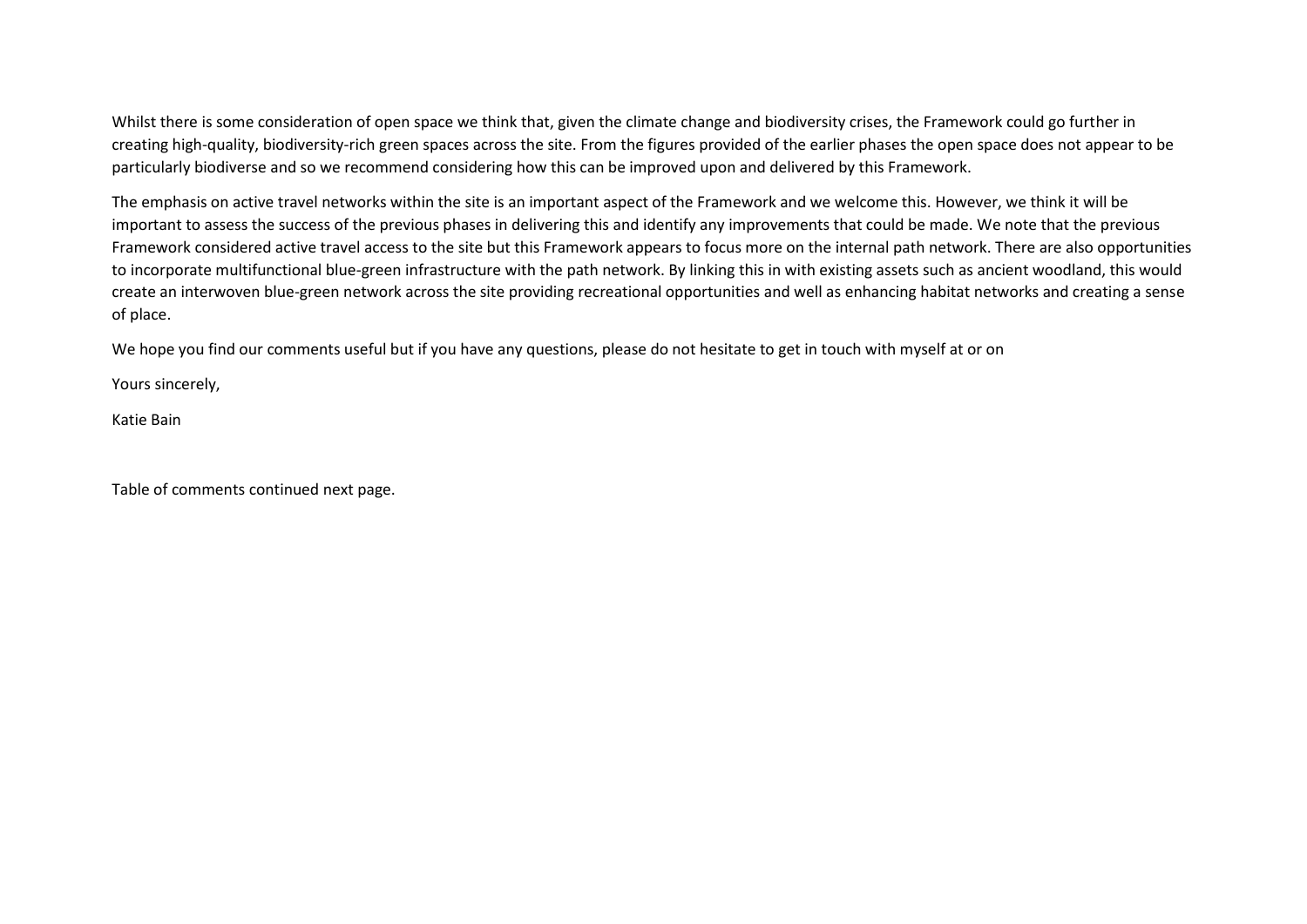# **Annex – Detailed Comments Section NatureScot Comment**

**/ Page** 

Woodland

In Figure 2: Previous Framework Extracts (p. 7), which compares the original and updated Frameworks, there is a notable loss in the number and extent of proposed woodland belts for example at The Hub and within the network of green space north of Kingswell House. The largely wooded character of the existing phase appears to peter out and whilst the notational buildings remain of the same scale, the proposed wooded framework has reduced. This fragmentation of proposed woodland is reflected in Figure 3 (p. 8) which shows smaller thinner fingers of woodland within the framework. Section 3.1. (p. 11) states that "*Retaining and enhancing existing features will continue to be prioritised as the development continues westwards into future development phases*." We are therefore keen to see an increase and strengthening of the proposed wooded character belts (linear extent and thickness) both in the overall framework (Northern zones and western zones – Section 6.2) and for 063 Framework as per the original Development Framework and to maintain the vision of a quality award winning setting. We consider that this in turn would better fulfil the Key Design Principles (Framework Section 4.4), in particular:

- Of enhancing the sense of identity

- Of creating a distinctive place, maintaining the distinctive field pattern and character of the existing landscape (where thicker tree belts and copses form part of)

- Supporting green networks in and around the proposed development area and provisions made to connect these to the site and wider area

- Opportunities to improve habitats and support wildlife, and biodiversity should be considered in detailed design (stemming from a strong framework)

As currently presented the proposed woodland framework does not, we consider, reflect the character (thickness and extent) of the existing woodland in the Extended Landscape Network (Section 6.3 page 33).

3.1 Key Principles (p. 11) We support the key principles identified, particularly in relation to the Green Space Networks and using footpath and cycle networks to encourage sustainable travel to and around the site. The Framework presents an opportunity to integrate the green network and path network to lock in multiple benefits for the site.

> However, we think it would be beneficial to carry out an assessment on the impact and success of the principles of the previous frameworks on the earlier phases of development. For example, "*Recognition and enhancement of existing*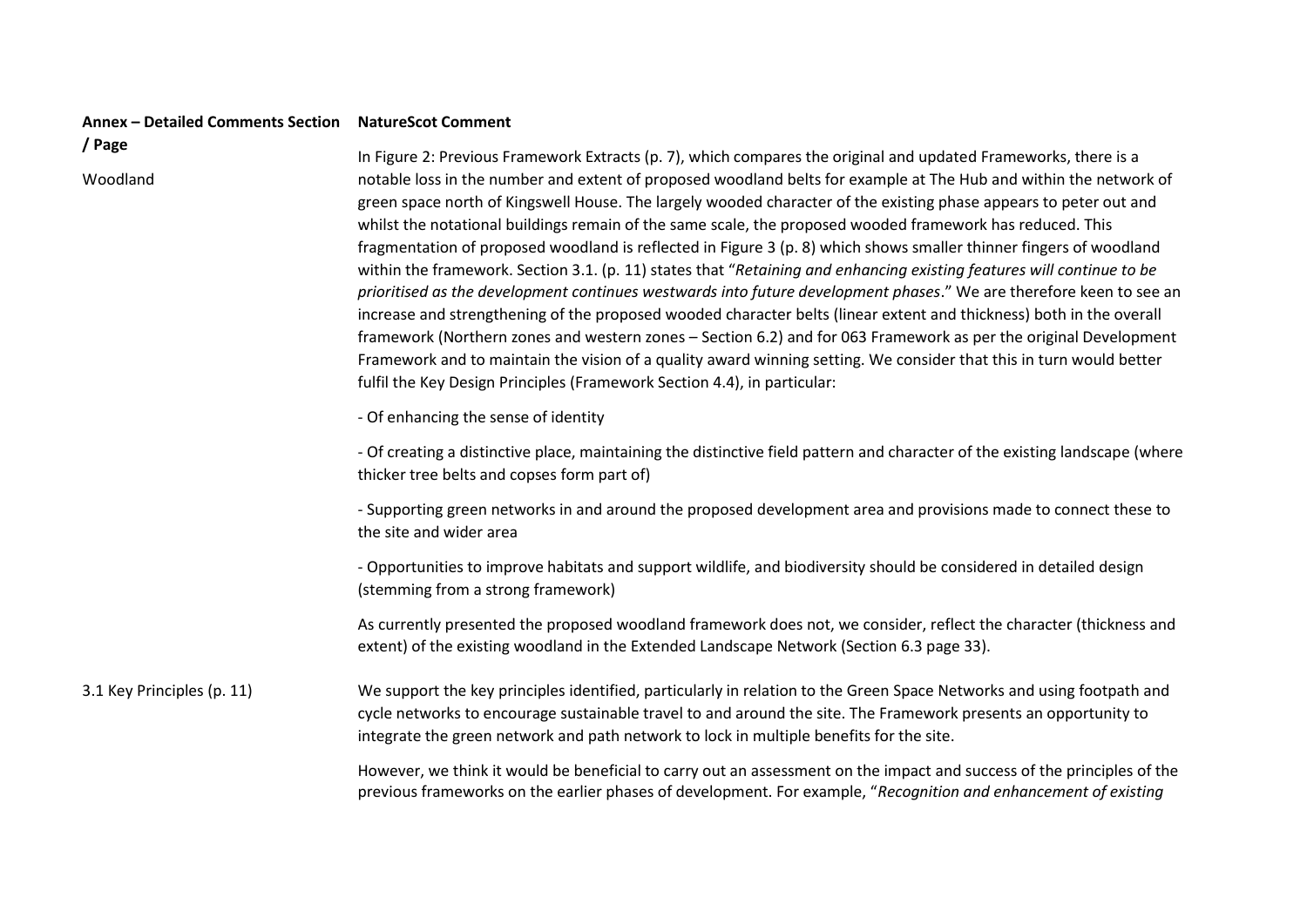|                                   | landscape features and planting". From the aerial photographs of the site, it isn't clear whether this has been achieved<br>on-site. Similarly in relation to footpath and cycle networks.                                                                                                                                                                                                                                                                                                                                                                                                                                                                                                                                                                                                                                                                                                                                                                                                                                                                                                                                                                                                                                                                                                                                                                                                                                                                                                                                                                                                                                                   |
|-----------------------------------|----------------------------------------------------------------------------------------------------------------------------------------------------------------------------------------------------------------------------------------------------------------------------------------------------------------------------------------------------------------------------------------------------------------------------------------------------------------------------------------------------------------------------------------------------------------------------------------------------------------------------------------------------------------------------------------------------------------------------------------------------------------------------------------------------------------------------------------------------------------------------------------------------------------------------------------------------------------------------------------------------------------------------------------------------------------------------------------------------------------------------------------------------------------------------------------------------------------------------------------------------------------------------------------------------------------------------------------------------------------------------------------------------------------------------------------------------------------------------------------------------------------------------------------------------------------------------------------------------------------------------------------------|
|                                   | The principles which seek to recognise and enhance the existing landscape features and use the traditional field<br>patterns and woodlands as design inspiration are also welcomed.                                                                                                                                                                                                                                                                                                                                                                                                                                                                                                                                                                                                                                                                                                                                                                                                                                                                                                                                                                                                                                                                                                                                                                                                                                                                                                                                                                                                                                                          |
| 3.2 Vision (p. 12)                | Generally, we support the Vision and are pleased that it seeks to provide a "sustainable, well-integrated extension to<br>Kingswells", however, given the urgency of the climate change and biodiversity loss crises we think the Framework<br>should be more ambitious in creating a nature-rich development. Therefore we recommend amending the Vision to "To<br>provide Aberdeen City with an innovative, desirable, high quality development on a nature-rich site that is access by<br>active and sustainable transport links. The site supports inward investment in one of the City's most recognised and<br>successful business locations"                                                                                                                                                                                                                                                                                                                                                                                                                                                                                                                                                                                                                                                                                                                                                                                                                                                                                                                                                                                          |
| 4.3 Potential Uses (p. 17)        | Developing the New Western Hub as a flexible, mixed-use site will help to create a vibrant space which is adaptable to<br>the future. In order to truly deliver this, we believe that it will also be important to incorporate multifunctional blue-<br>green infrastructure which will help to tackle the climate change and biodiversity emergencies as well as provide<br>valuable green space. The COVID-19 pandemic highlighted the importance of high-quality green space therefore we<br>recommend that this is also included in the list of potential uses.                                                                                                                                                                                                                                                                                                                                                                                                                                                                                                                                                                                                                                                                                                                                                                                                                                                                                                                                                                                                                                                                          |
| 4.4 Key Design Principles (p. 18) | We strongly support the identification of design principles, particularly in relation to the active travel path network,<br>active frontages, public spaces, the integration of existing natural features and opportunities to incorporate<br>enhancements to biodiversity into the design. However, we think that it is important that the Framework reflects upon<br>the success of previous phases of development and identifies how this can be improved. Pedestrian and cycle links<br>should be prioritised over other vehicles, particularly where movement within the site is likely for example between<br>office buildings, shops, nurseries etc. The previous key principles set out in Section 3.1 (p. 11) include active travel<br>access both to and around the site. Whilst we understand that these will be carried forward through the consolidated<br>Framework, the updated Key Design Principles in Section 4.4 (p. 18) focuses on safe routes throughout the<br>development and vehicular access to the site. We recommend this is changed to ensure that it emphasises the need to<br>consider active travel to the site as well as within it.<br>Whilst we generally support the principles protecting natural features and biodiversity and improving wildlife, we<br>consider that these should be strengthened to ensure delivery which is particularly important given the twin climate<br>change and biodiversity loss crises. Therefore we recommend amending the text as follows: "All opportunities to<br>maximise the biodiversity value of the site should be taken from the outset of the design process". |
| 5.1 Access Strategy (p. 20)       | The network of paths and creation of a multifunctional set of spaces in and around The Fourcourt. To truly create<br>multifunctional spaces, we recommend including multifunction blue-green infrastructure which is integrated with the<br>network of paths to create a blue-green network across the site.                                                                                                                                                                                                                                                                                                                                                                                                                                                                                                                                                                                                                                                                                                                                                                                                                                                                                                                                                                                                                                                                                                                                                                                                                                                                                                                                 |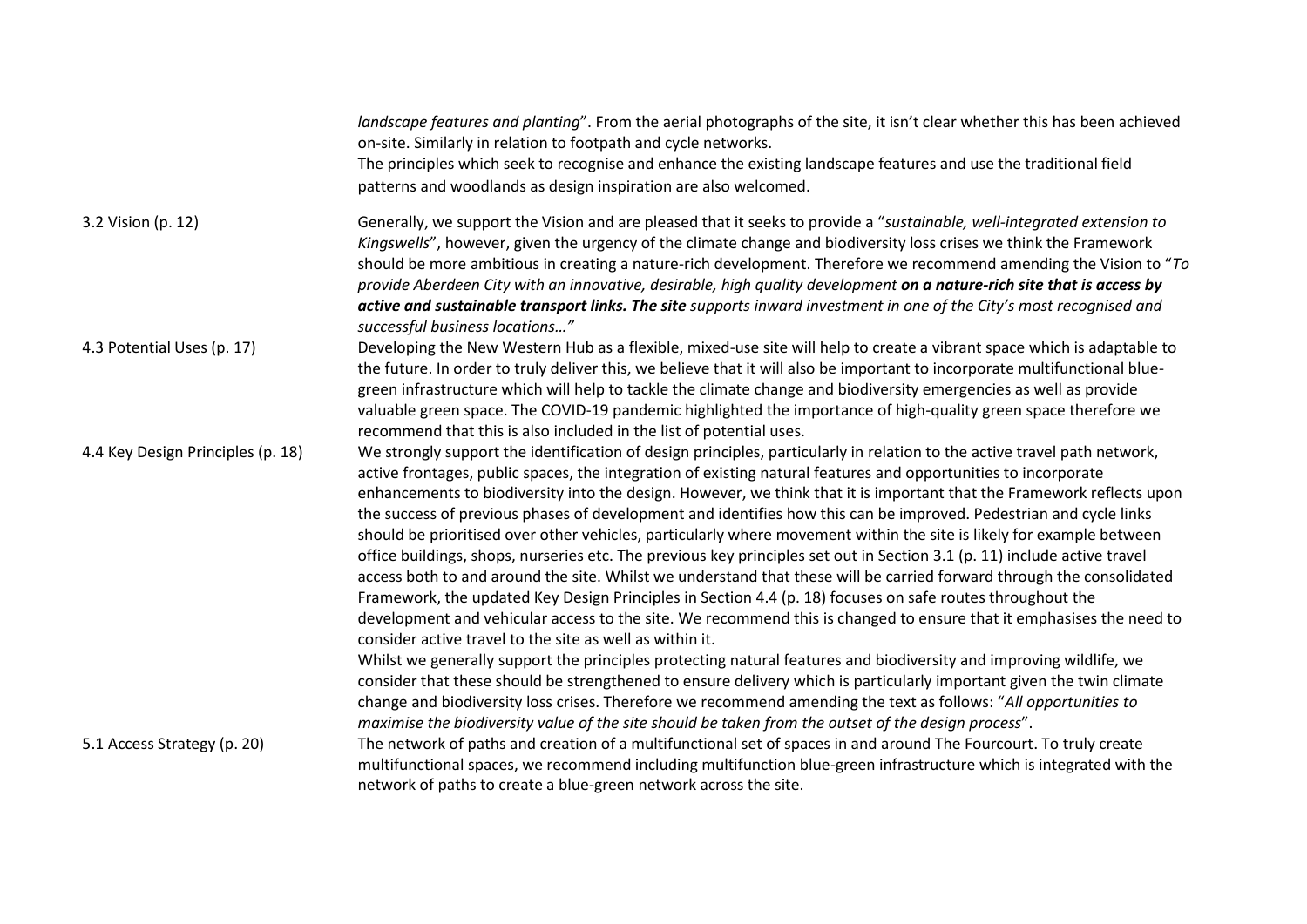#### 5.2 Connectivity & Circulation (p. 21) As highlighted above, we strongly support the creation of a path network to and within the site however we note that in relation to the A944 the Framework states that "For the south west section of the site a new vehicular access to/from the A944 may be possible". Give that there is a cycle path along the A944, we think it is important to provide access for pedestrians and cyclists. The connection seems to be apparent in some figures but is less clear on others. We also consider it important to provide multiple benefits and there are opportunities to deliver this through the integration of a blue-green network with the path network. It would be beneficial to clearly show this on in Figure 13 to ensure that developers are clear as to what is expected of them and that green networks are considered at the outset.

5.4 Building Form & Parking (p. 24) We welcome the creation of buildings clusters to create vibrancy, interaction and activity at street level. This also presents an opportunity to incorporate high-quality pocket green spaces as a focal point for interaction.

#### **Building Heights**

The intention to develop a "building of height i.e., greater than 5 storeys" requires further surveys and direction to ensure that there are no landscape or visual impacts. This is not a city centre location and therefore lower heights of buildings are preferable to respond to the surrounding more rural/peripheral context. Additionally, if the landscape framework is truly to accommodate and provide a setting to any built development, by turn the scale of any building needs to respond to the likely mature heights of any proposed woodland planting. Greater elevation means there is less opportunity to locate buildings above a certain height without introducing significant adverse landscape and visual effects. We think that ideally the heights of the existing buildings in the Prime Four development should be used as a guide for any new development to maintain a consistency of design.

We recommend that the Framework clearly sets this out and stipulates the appropriate number of storeys for the development rather than leaving this to be considered at "the time of the proposal".

5.5 Historic Environment: Woodland Exclusion Zone (p. 29)

We strongly support the inclusion of a buffer and localised areas of open space relation to the ancient woodland. These are key features which should be part of the site design and used as an inspiration for further woodland across the site.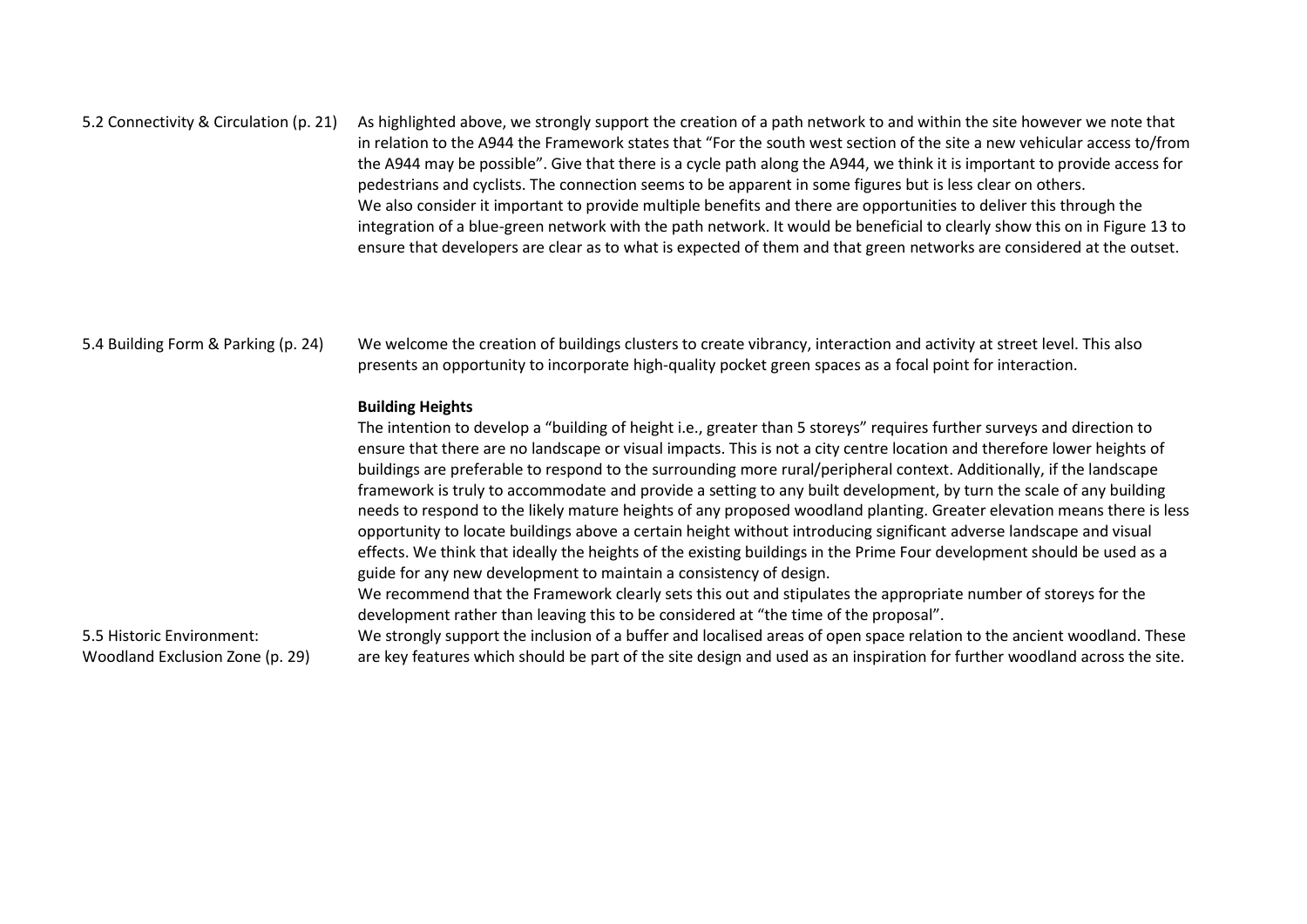| 6.1 Landscape Principles (p. 31)           | The key objective to incorporate new buildings into the landscape character in a sympathetic manner is welcomed and<br>presents an opportunity to reinforce the landscape character across the site. We also welcome that landscape features<br>such as the ancient woodland, dykes and tree belts have been acknowledged as assets and opportunities rather than<br>simply constraints.                                                                                                                                                                                                                                                                                                                                                                                                                                                                                                                                                                                                                                                                                                                                                                                                                                                                                                                           |
|--------------------------------------------|--------------------------------------------------------------------------------------------------------------------------------------------------------------------------------------------------------------------------------------------------------------------------------------------------------------------------------------------------------------------------------------------------------------------------------------------------------------------------------------------------------------------------------------------------------------------------------------------------------------------------------------------------------------------------------------------------------------------------------------------------------------------------------------------------------------------------------------------------------------------------------------------------------------------------------------------------------------------------------------------------------------------------------------------------------------------------------------------------------------------------------------------------------------------------------------------------------------------------------------------------------------------------------------------------------------------|
|                                            | We are also pleased to note that detailed tree surveys will be carried out, informing the retention of trees and design.                                                                                                                                                                                                                                                                                                                                                                                                                                                                                                                                                                                                                                                                                                                                                                                                                                                                                                                                                                                                                                                                                                                                                                                           |
| 6.3 Landscape Framework (p. 33)            | The Framework states that "Development proposals should consider opportunities to enhance connectivity between<br>open spaces and key green and blue infrastructure in line with emerging policy". However, we think that the<br>Development Framework itself should identify where opportunities for this exist and provide direction. It would be<br>useful to include a diagram setting out the existing blue-green infrastructure assets as well as identifying the<br>opportunities. As highlighted above, this could be done in conjunction with the active travel network to ensure that<br>they are integrated and multiple benefits are embedded.<br>We welcome the recognition of the amenity opportunity presented by the SUDS basin in the northern zone of the<br>remaining site and consider that this could be integrated into the site design as a multifunctional feature which is<br>attractive and accessible.<br>The protection and integration of key landscape features, such as the ancient woodland to create, a sense of place is<br>supported. We also welcome tree and shrub planning using appropriate native species to enhance the biodiversity<br>value of the site. This aligns with the outcomes of the emerging NPF4 which seeks to secure positive effects for<br>biodiversity. |
| 7.1 Key Principles (p. 35)                 | We welcome these principles, however, we think that multifunctional blue-green infrastructure including green space                                                                                                                                                                                                                                                                                                                                                                                                                                                                                                                                                                                                                                                                                                                                                                                                                                                                                                                                                                                                                                                                                                                                                                                                |
|                                            | should be included as a key principle.                                                                                                                                                                                                                                                                                                                                                                                                                                                                                                                                                                                                                                                                                                                                                                                                                                                                                                                                                                                                                                                                                                                                                                                                                                                                             |
| 7.2 Drainage: SUDS and Drainage (p.<br>37) | As noted above, there is an opportunity to integrate the SUDS basin into the site design as an attractive and<br>multifunctional feature, ensuring that opportunities to maximise the biodiversity value are taken.                                                                                                                                                                                                                                                                                                                                                                                                                                                                                                                                                                                                                                                                                                                                                                                                                                                                                                                                                                                                                                                                                                |
| 7.4 Infrastructure (p. 39)                 | It would be useful to have a section here on blue-green infrastructure identifying the existing assets and opportunities<br>as well as information on incorporating it into the design. This would align with the emerging NPF4.                                                                                                                                                                                                                                                                                                                                                                                                                                                                                                                                                                                                                                                                                                                                                                                                                                                                                                                                                                                                                                                                                   |